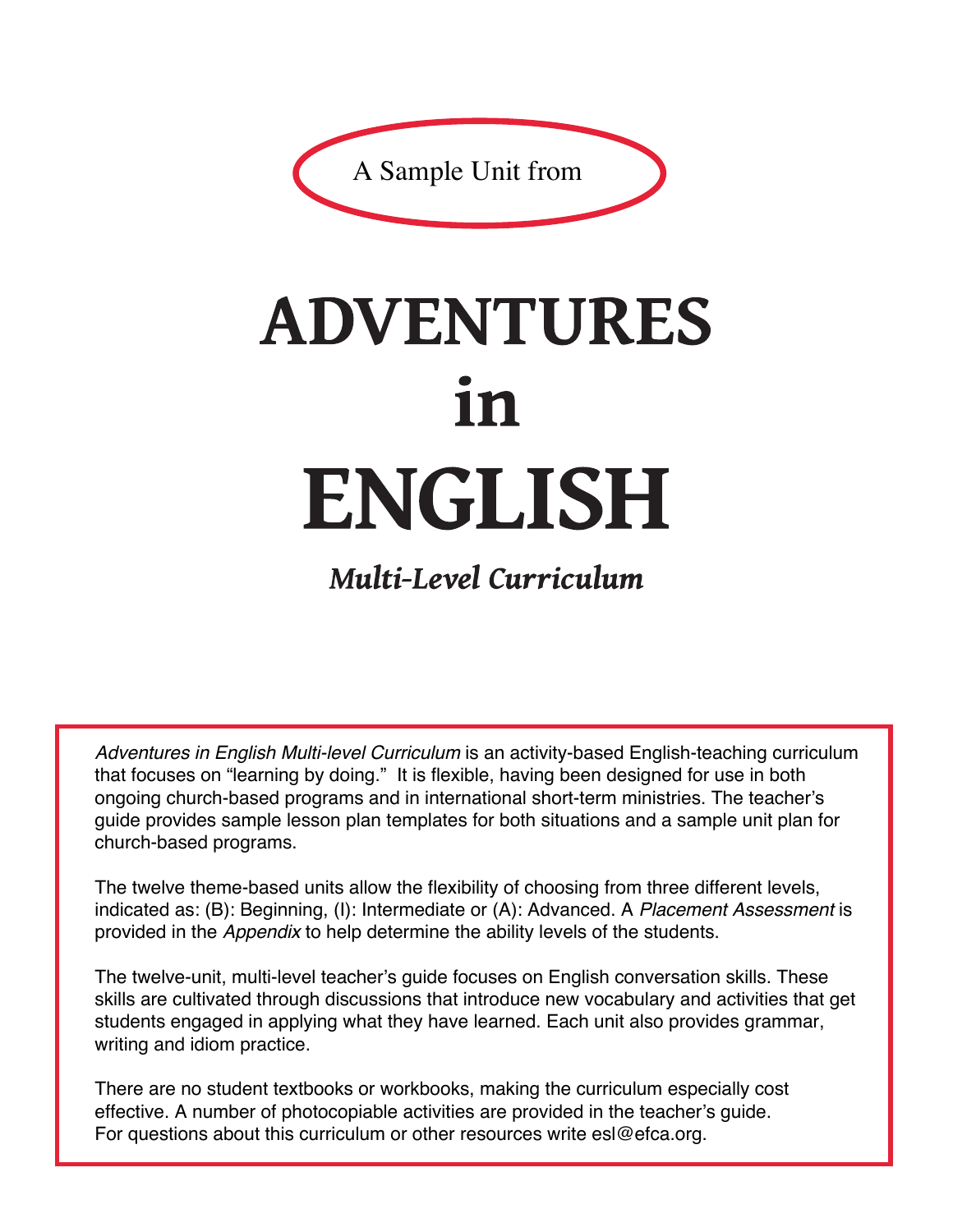# **TABLE of CONTENTS**

The Introduction explains how to effectively use each unit as a multi-week "unit" for churchbased programs or a single "lesson" for English language camps. Sample lesson templates, schedules, and unit plans are provided.

## **Introduction**

A separate book with Bible reading activities can be used to complement the unit themes.

#### **English Teaching Units**

Another book in this series, Adventures in English, Bible Reading and Conversation, provides lessons for teaching the Bible readings.

| Unit 1  |                                                                            |
|---------|----------------------------------------------------------------------------|
|         | Optional Bible reading topic: The Birth of Jesus                           |
| Unit 2  |                                                                            |
|         | Optional Bible reading topic: Jesus Calls His Followers                    |
| Unit 3  |                                                                            |
|         | Optional Bible reading topic: Jesus Tells a Parable of the Good Samaritan  |
| Unit 4  |                                                                            |
|         | Optional Bible reading topic: Jesus Provides Food for 5000 People          |
| Unit 5  |                                                                            |
|         | Optional Bible reading topic: Jesus Heals a Paralytic Man                  |
| Unit 6  |                                                                            |
|         | Optional Bible reading topic: Jesus Tells the Parable of the Sower         |
| Unit 7  |                                                                            |
|         | Optional Bible reading topic: Jesus Calms a Storm and Walks on Water       |
| Unit 8  |                                                                            |
|         | Optional Bible reading topic: Jesus Tells a Parable About the Lost Son     |
| Unit 9  |                                                                            |
|         | Optional Bible reading topic: Jesus Heals a Deaf, Mute Man and a Blind Man |
| Unit 10 |                                                                            |
|         | Optional Bible reading topic: Jesus Brings Lazarus Back to Life            |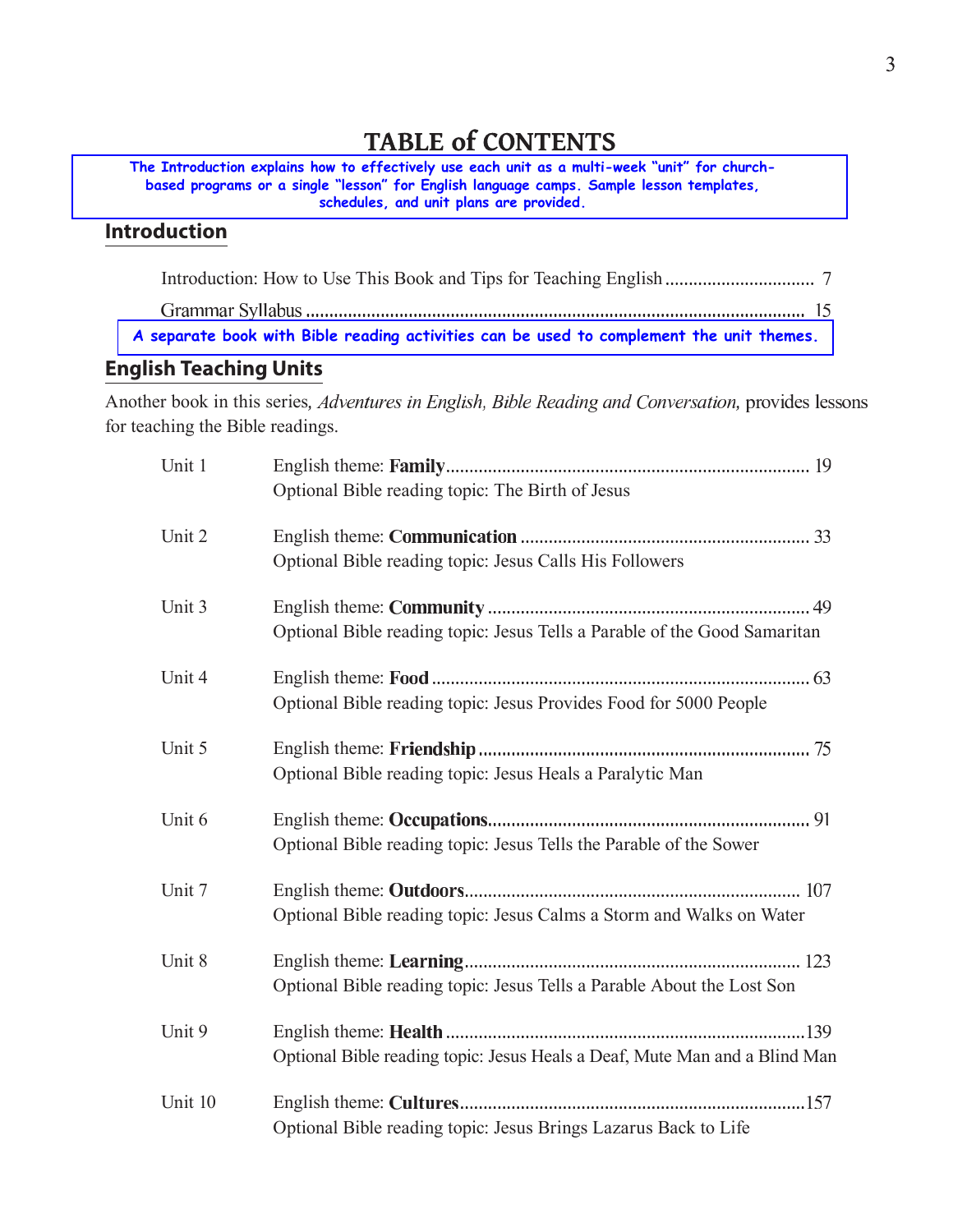| Unit 11 |                                                                         |  |
|---------|-------------------------------------------------------------------------|--|
|         | Optional Bible reading topic: The Crucifixion and Resurrection of Jesus |  |
| Unit 12 |                                                                         |  |
|         | Optional Bible reading topic: Jesus Will Return                         |  |

# **Appendix**

| Where Do You Go from Here? For Outreach English Class Teams 213 |  |
|-----------------------------------------------------------------|--|
|                                                                 |  |

**A placement interview and a list of descriptors for varying ability levels are provided in the Appendix to help with placing students in the appropriate class.**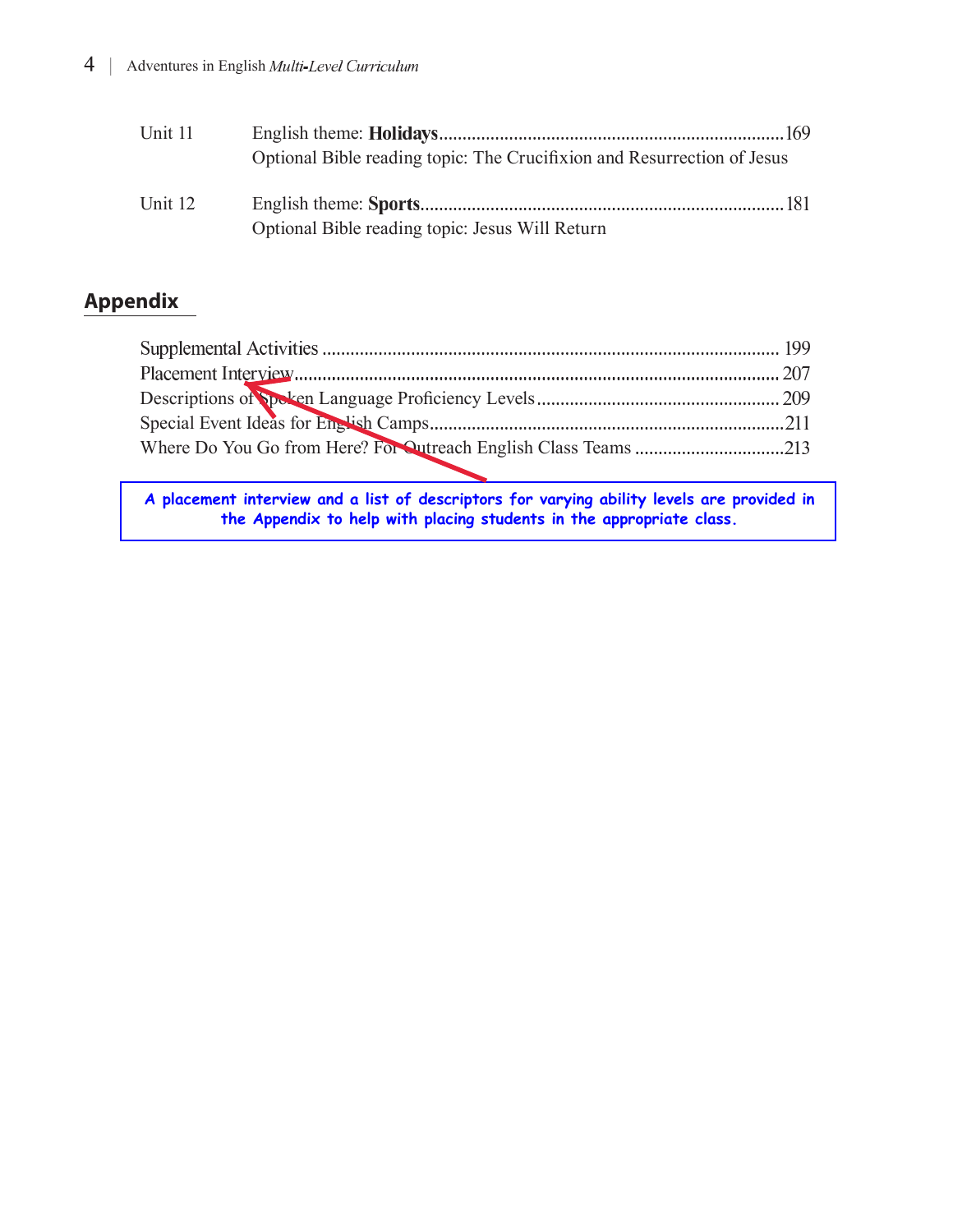## The pages below have been selected from Unit 1 to give the reader an idea of the lesson content.

The introduction to the book explains how to choose from the five components of each unit to create effective lessons.

# **UNIT 1. ADVENTURES IN FAMILY**

#### **ICEBREAKERS**

**1.** Introductions (B, I): Begin this first day with introductions. Introduce yourself, then model other introductions.

What is your name? My name is The markings  $B, I, A$  designate I'm happy to meet you. the level of students for which Thank you. I'm happy to meet you. the activity is suited.

Write this dialog on your whiteboard. Ask students to introduce themselves to each other.

2. Family Pictures (I, A): Show several pictures of your immediate and extended family. See if your students can guess how they are related to you.

Ask students to bring to class a family photo or photos of individual family members. Mix the pictures up on the table. See if the students can guess which family each person belongs to. If it is just one person in the picture, guess whose relative it is and what relation they are to the student. Note: Tell them they do not need to spend time or money getting a photo taken, but if they have a current or old one available, please bring it to class.

#### **DISCUSSION EXERCISES**

Discussion Exercises introduce new vocabulary and provide opportunities for students to practice it.

1. Homes (B): vocabulary – house/home, living room, bedroom, kitchen, bathroom, dining room, also the names of relevant furniture and furnishings. Bring pictures of household furniture and furnishings and let students determine in which room each would be found. Reverse the order for review: name a room in a home then ask a student to pick an item of furniture that belongs in that room.

Note: If you are teaching in a developing nation, or your students are from such a country, be sensitive to their housing situation. They may live in a small, one room house with few furnishings. Try to find pictures of typical homes. A web search can provide you with photographs of homes in various countries.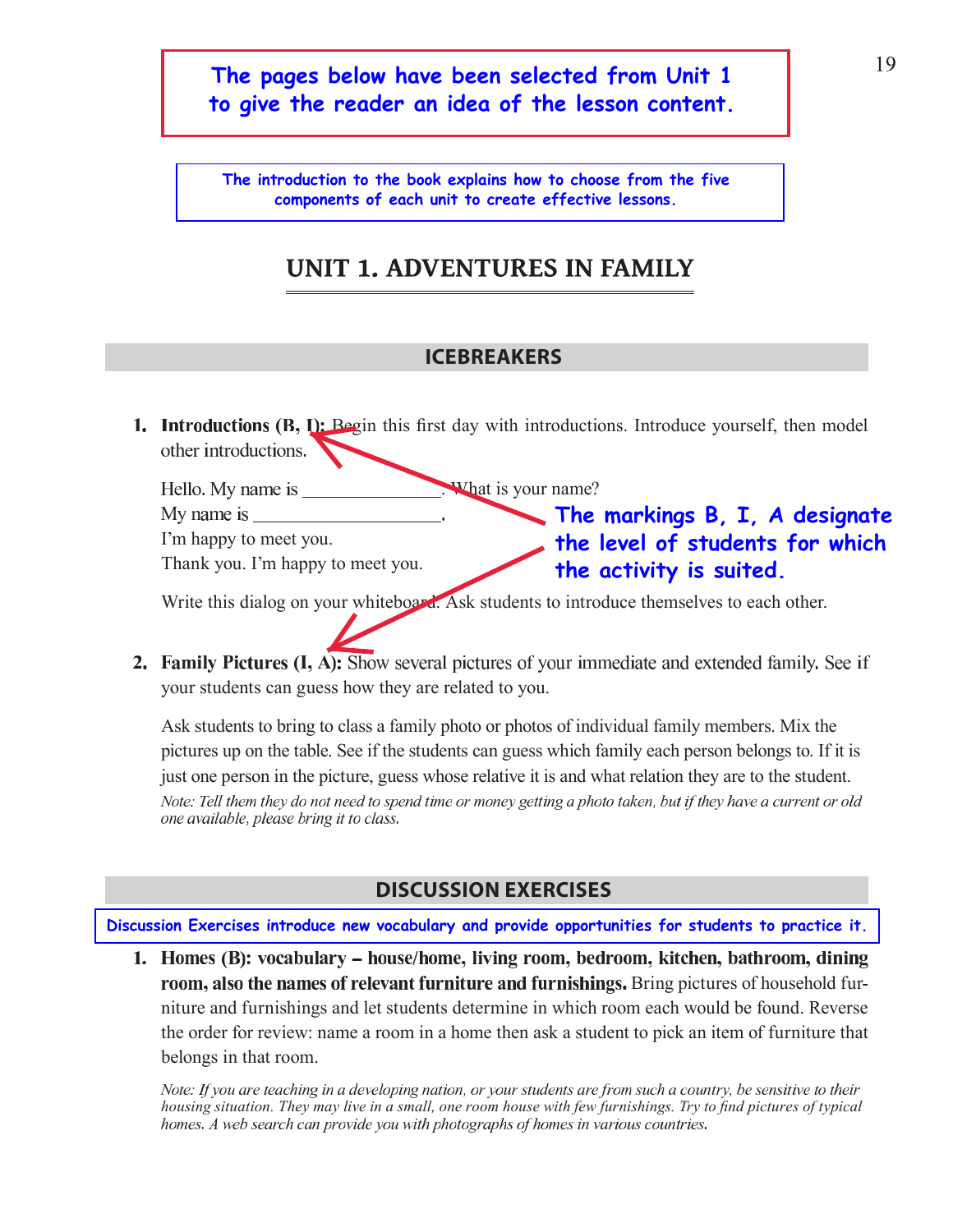2. Where Are You? (B, I): vocabulary – house/home, living room, bedroom, kitchen, bathroom, dining room, also the names of relevant furniture and furnishings. [See unit vocabulary in the picture dictionary pp. 46-47 and 54-59.] Model the following dialog for your class:

| Where are you?                  | I am in the kitchen.                 |
|---------------------------------|--------------------------------------|
| What do you see in the kitchen? | In the kitchen I see a stove, a sink |
| What do you do in the kitchen?  | In the kitchen I cook.               |

Pair off your students and let them ask and answer the questions.

3. Family Tree (B, I): vocabulary – mother/mommy/mom, father/daddy/dad, grandma/pa, brother/sister, sibling, cousin, aunt/uncle, husband/wife, related, descendants, forefathers, ancestors. Use the family tree on p. 34 of the picture dictionary to teach the names of these family members. Ask students to draw their own family trees, labeling each person with the appropriate relationship (mother, cousin, etc.). When all have finished, let each student describe his or her tree for the class.

Rather than taking up class time drawing pictures before class, make a photocopy of the family tree in the picture dictionary for each student, cut the tree into individual faces and place each tree into an envelope. During class, students can use the pictures to make their own family tree and describe it for the class.

4. Family Relations (B, I): vocabulary – aunt/uncle, niece/nephew, cousin, sister-in-law, stepfather, sibling. Write some of the following sentences on the whiteboard. Ask these questions after you have defined all the vocabulary.



Let students make up some similar sentences and then quiz each other.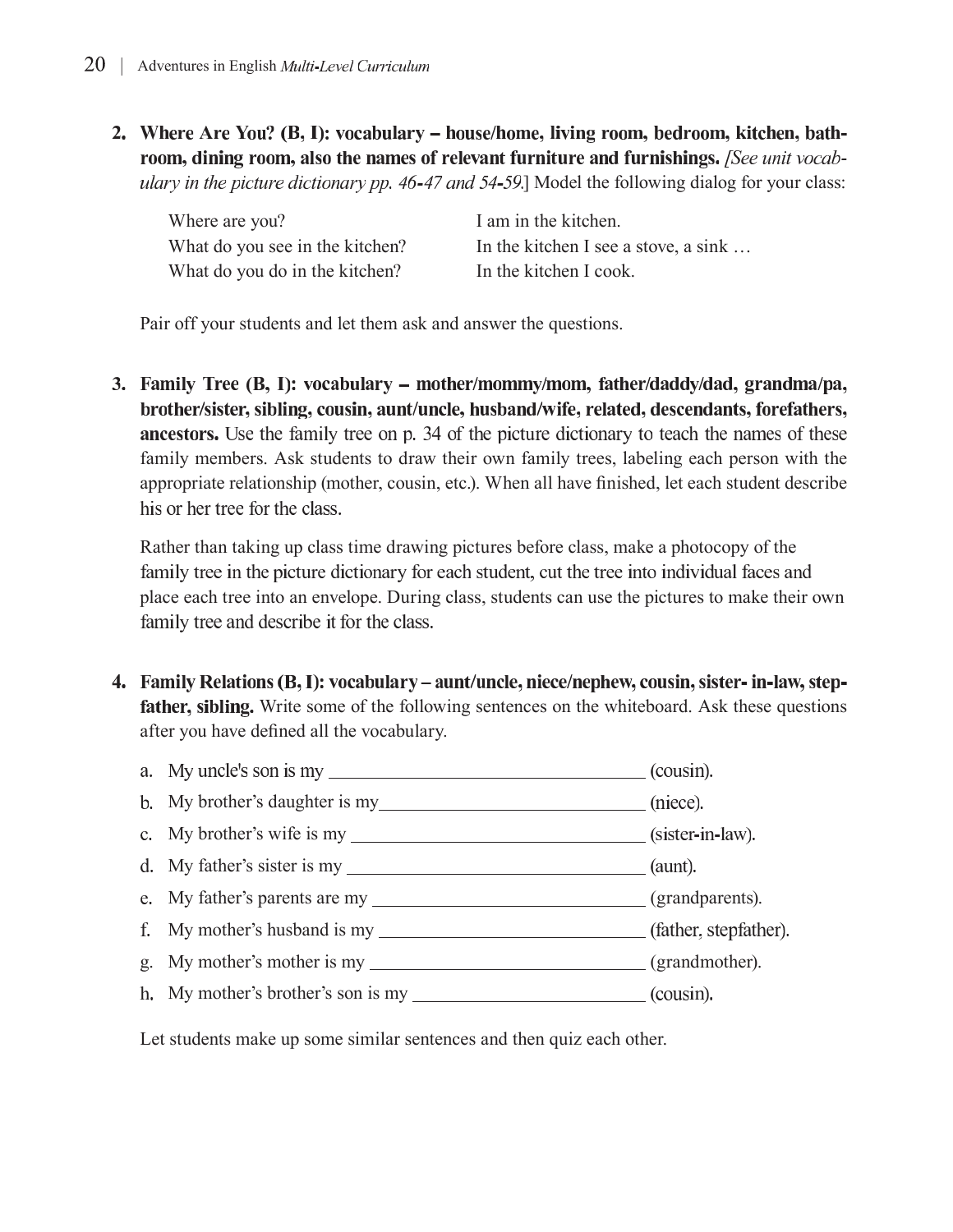12. Food Discussions  $(B, I, A)$ : Some of the *Discussions in Unit 4, Food*, can be used in this unit. Choose those *Discussions* that are relevant to the topic of families.

#### 13. Other Suggested Discussion Topics (I, A):

- a. Tell what makes a family happy.
- b. Is being in love an important factor in marriage?
- c. Describe the ideal husband, father, wife, or mother.
- d. What are the advantages and disadvantages of being raised in a large family?
- e. Should parents treat all their children the same? Why or why not? Can you give examples from your own family?
- f. In what ways are you like your mother? Like your father? Whom do you resemble the most?

## **ACTIVITIES**

Activities give opportunities for learning with movement, group work and/or competition.

**1. Homes (B):** Ask students to draw diagrams of the floor plans of their own homes or print floor plans from apartment rental websites. Ask students to label the rooms and furniture. If necessary, let them use the picture dictionary, pages 46-47 and 54-59. After they have finished drawing, break the class into groups of two or three letting the members of each group describe their drawings to each other.

Note: If your students are from significantly different economic backgrounds, drawing a diagram of their homes may be embarrassing to some students. Using a printed floor plan would be preferrable.

- **2. What's Inside? (B):** Before class, write the names of various rooms of a house on individual pieces of paper. Place these papers in a small envelope. In class, let students choose a paper, then name a piece of furniture found in that room. You can reverse the order also: A student chooses a paper from the envelope, names an object usually found in that room while others guess what room is being described.
- 3. Crossword Puzzle (B): A crossword puzzle related to the theme of *Family* is at the end of the unit. After students have completed it, ask different students to read a clue and give the correct answer.
- 4. Family Chores Game (B, I, A): Before class, write each chore on a separate piece of paper, and place all the pieces into an envelope. During class, let each student pick one paper out of the bag and act out the task, including any relevant conversation or monolog, while the rest of the class tries to guess the chore being demonstrated. Note that B- and I-level students may not know all the vocabulary. Also, not all cultures will recognize all these household chores.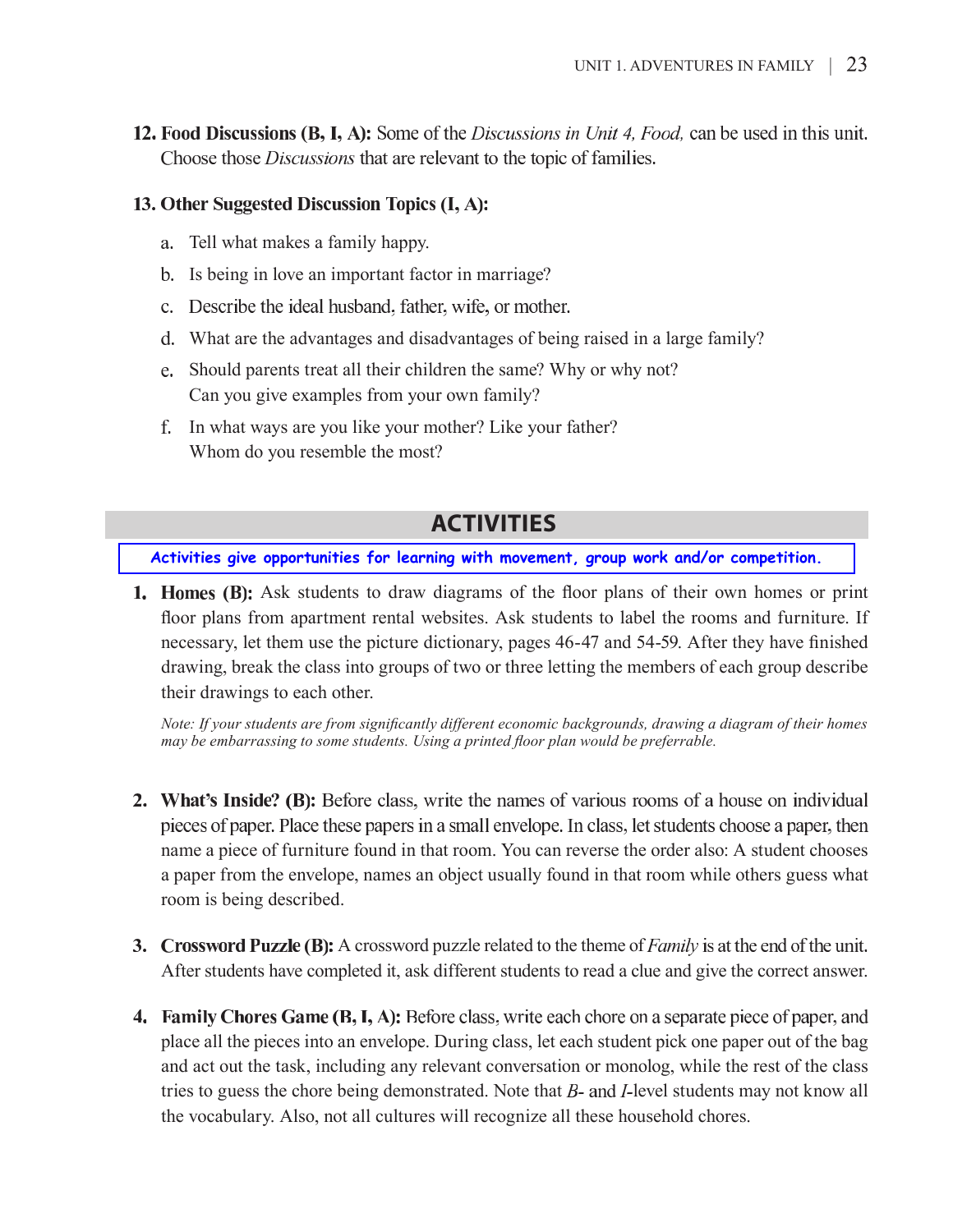| setting the table  | cleaning up after pets | mowing lawns          | driving the car        |
|--------------------|------------------------|-----------------------|------------------------|
| clearing the table | washing clothes        | cleaning out gutters  | shoveling snow         |
| washing dishes     | hanging up clothes to  | mending clothes       | sweeping sidewalks     |
| drying dishes      | dry                    | repairing furniture   | carrying water         |
| mopping floors     | painting               | replacing light bulbs | carrying babies        |
| polishing floors   | folding clothes        | taking out garbage    | changing baby's diaper |
| vacuuming          | ironing clothes        | pulling weeds         | feeding babies         |
| scrubbing walls    | cooking                | watering plants       | cleaning the bathroom  |
| sweeping           | making beds            | changing fuses        |                        |
| dusting furniture  | raking leaves          | feeding pets          |                        |

- 5. Family Fibs (B, I, A): Ask students to write three sentences about themselves or their own families. One sentence must be false and the other two true. Ask each student to read his or her sentences aloud while the class tries to guess which statements are true and which one is false. Set the pattern for the class by giving examples from your life and family before they write.
- **6.** Grab the Word (B, I, A): This is a vocabulary review activity that can be used with any unit. Before class, write words related to today's topic on 3x5 cards. During class, pin or tape the cards to the wall at the front of your classroom. Divide your class into two teams, placing them in two lines, at equal distances from the word-cards. As you read the definition of one of the words, the first student from each team can run to the board, find the correct word, grab it from the wall and take it back to the team. The next two students repeat the activity, etc. When you are ready to end the activity, ask the teams to alternately read a word card and define the word on the card.

|                  | <b>ME</b> | <b>OTHERS</b> |  |
|------------------|-----------|---------------|--|
| eye color        |           |               |  |
| $#$ of sisters   |           |               |  |
| favorite food    |           |               |  |
| hair color       |           |               |  |
| age              |           |               |  |
| favorite subject |           |               |  |
| # of brothers    |           |               |  |
| favorite sport   |           |               |  |
| hobby            |           |               |  |

7. Find Your Twin (B, I): Have each student write the following descriptions on a piece of paper:

Other descriptions - shoe size, height, grade in school, add more if needed.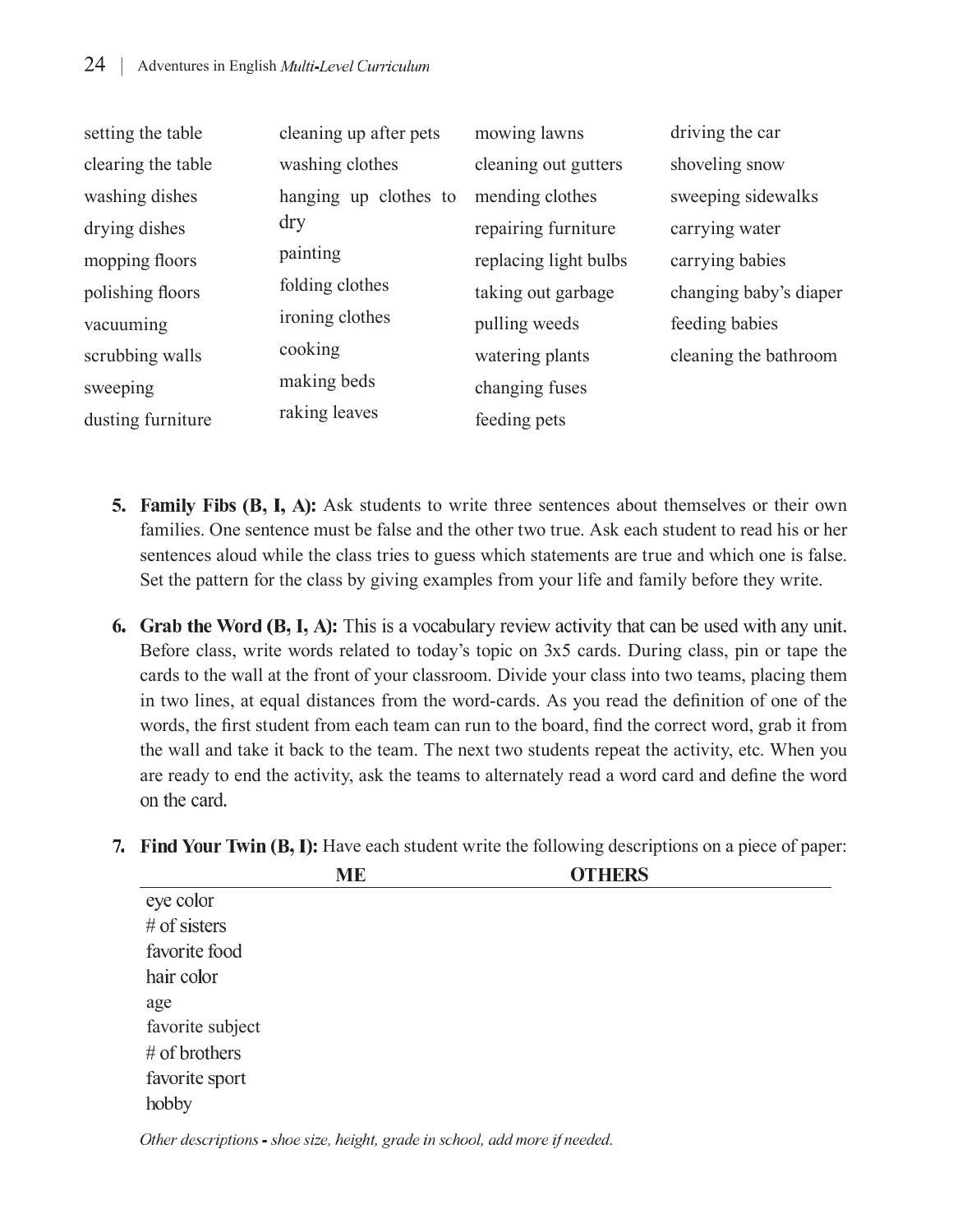T

#### **GRAMMAR FOCUS**

**Grammar activities should take about 10 minutes. Choose activities that meet the students' needs.** 

### **Present Tense**

- 1. Simple Present Tense and Present Progressive Tense  $(B, I)$ : We use the simple present tense to express activities we do on a regular or usual basis. *I eat breakfast*. *I drive a red car*. We use the present progressive tense to describe an activity that is occurring right now. I am eating breakfast. I am driving my red car.
	- a. Ask different students to describe for the class what they usually do as they get up in the morning until they leave for school or work. Ask them to describe their actions in complete sentences. (Teacher: As students tell about their actions, be sure they tell what they do [simple present tense], not what they did.)

As a student talks, write on your whiteboard the verbs he/she uses. Show your class that these words describe daily habits and actions, not what the student is doing right now.

b. Write the following charts on your whiteboard. Practice modeling the statements with the students. The simple present tense may include a description of the verb.

Show your class that when using simple present tense verbs with I, we, you or they (the first and second person, and third person plural) the verbs do not end with s. A verb with he, she and it (third person singular) ends with s. There are many exceptions to this general rule.

| <b>PERSON</b>              | <b>ACTION</b>           | <b>DESCRIPTION OF ACTION (how, when,</b><br>where)               |
|----------------------------|-------------------------|------------------------------------------------------------------|
| I/We<br>You<br><b>They</b> | sleep<br>eat<br>cook    | quickly.<br>in the bedroom.<br>at 12 o'clock.<br>in the kitchen. |
| He/She/It                  | sleeps<br>eats<br>cooks |                                                                  |

c. To practice present tense, ask different students to perform simple actions: Tom, stand up. Ask other students to tell in a complete sentence what he is doing: Tom is standing. Other actions to perform: whistle, hum, look up, rub your hands, sit on the floor, look at your watch.

As students tell what others are doing, write on your whiteboard the appropriate verbs (is standing, is whistling). Show your class that these words describe what the student is doing right now.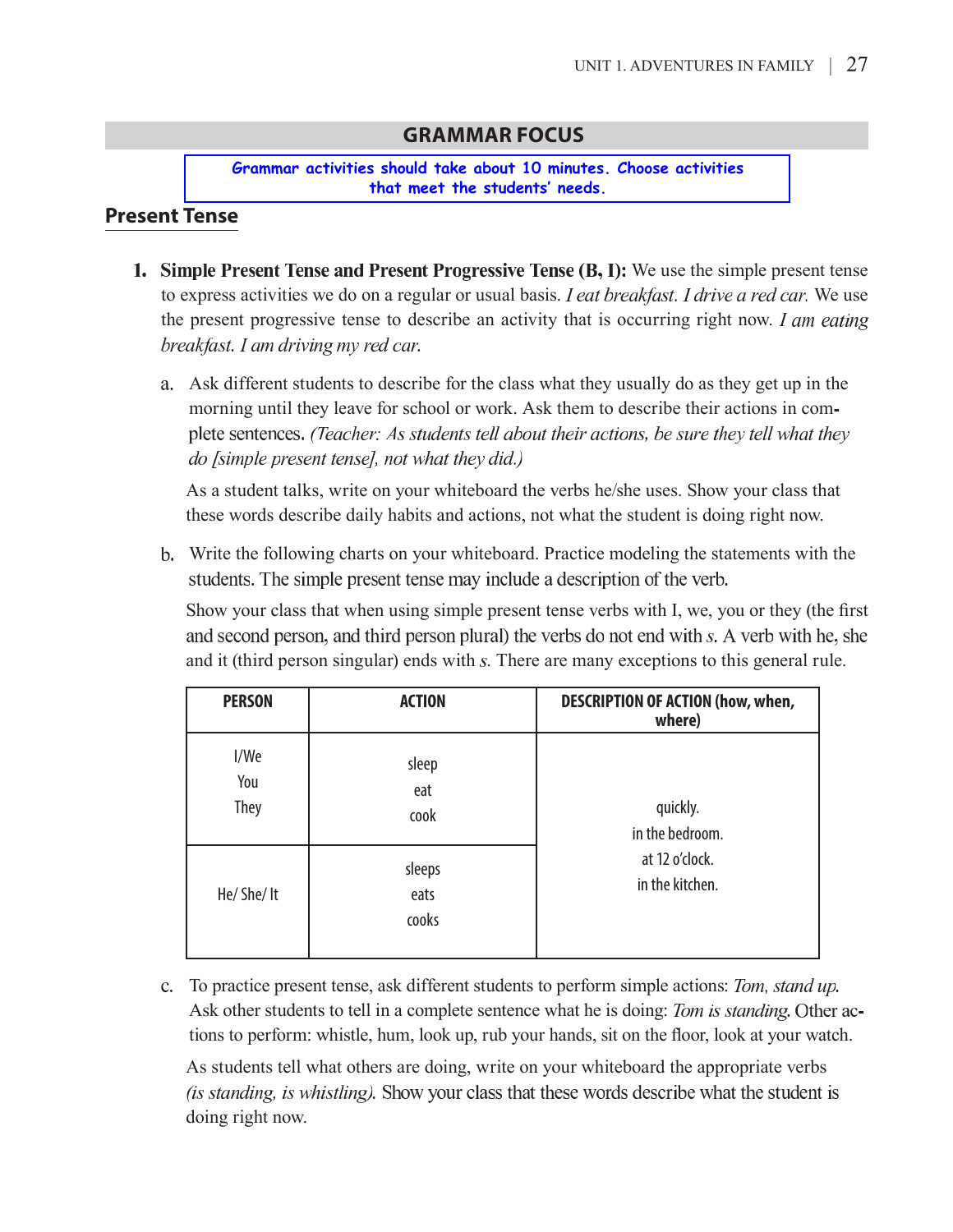| <b>PERSON</b>     | <b>HAVE OR HAS</b> | ACTION |                       |
|-------------------|--------------------|--------|-----------------------|
| I, We, You, They  | have               |        | The verb form used is |
| I've, We've, etc. |                    | slept. | the past participle.  |
| He, She, It       |                    | eaten. |                       |
| He's, She's It's  |                    |        |                       |

c. Practice sentences. Either write these sentences on your whiteboard or make photocopies for students before class. Using the word provided, let students use the present perfect tense to complete the sentences in their notebooks. Add more sentences related to today's topic.

- WKH7RZHURI/RQGRQ
- NQRZ,
- JLYH7KHWHDFKHU
- (have fallen, have not hurt)
- 

d. Ask students to use the present perfect tense to tell the class about things they have done or places they have visited in the past. Ask student to complete the sentence, In the past I have.... Or In the past my family has.... **The introduction to the book explains** 

| Idioms are related to the unit theme. |
|---------------------------------------|
|                                       |
|                                       |
|                                       |
|                                       |
|                                       |
| bring home the bacon                  |
| cut the apron strings                 |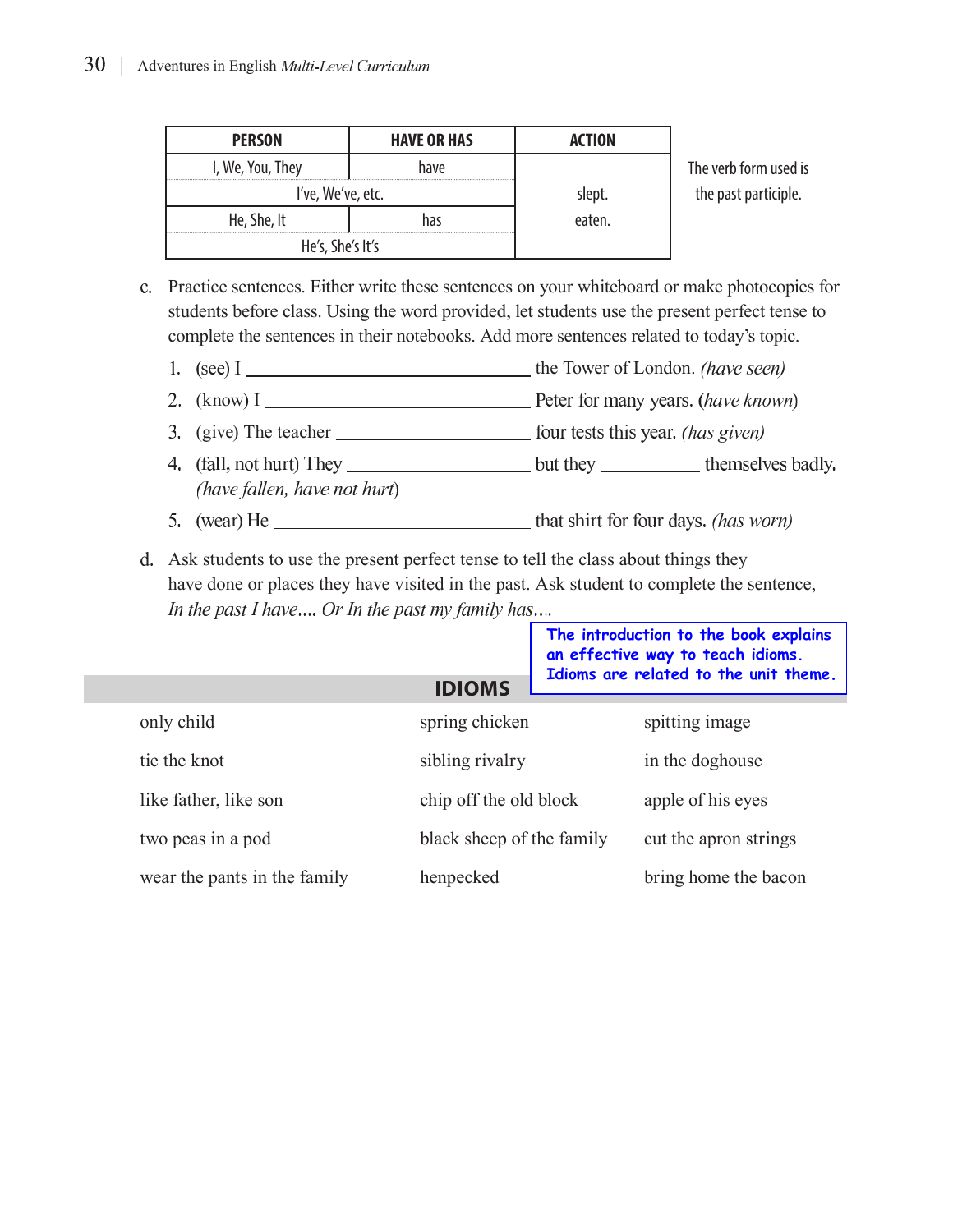#### **WRITING TOPICS**

**Writing topics can be used to reinforce what is learned in class or as a journal to communicate with the teacher.** 

- 1. (B, I, A): Ask your students to tell you about their families.
- 2. (B, I): Ask students to write about their favorite relative and why he or she is special to them.
- **3.**  $(I, A)$ : Ask your students to tell you the most important thing you as their teacher need to know about them.
- 4. (I, A): Ask your students to describe the perfect father/mother/spouse/or family.
- 5. (A): Write Proverbs 17:6 on the whiteboard and ask your students to comment on it. Grandchildren are a crown to the aged, and parents are the pride of their children.